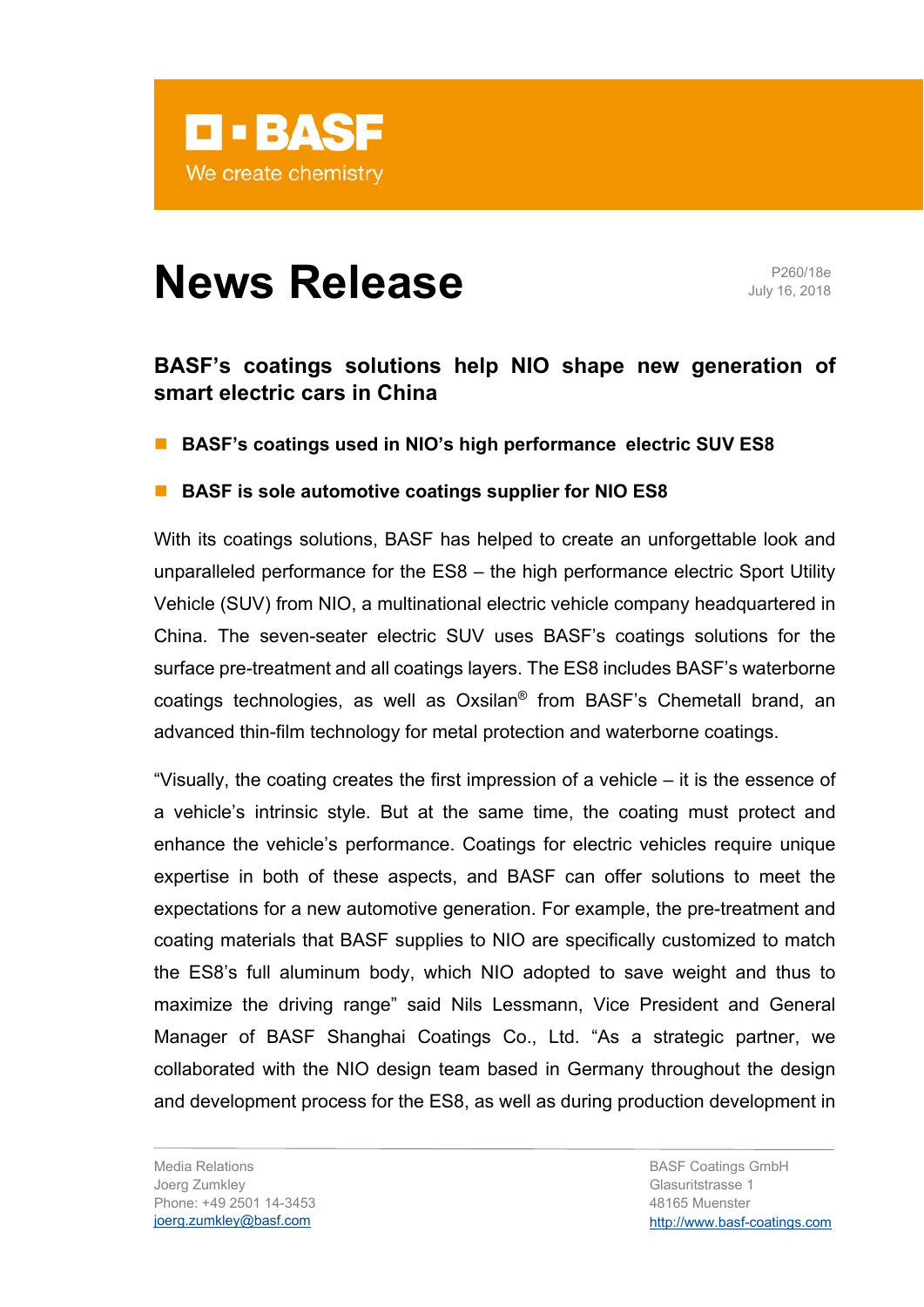China. Our global key account team structure enabled design support directly via BASF's Automotive Color Design team in Münster, Germany, followed by the transfer of this jointly developed approach to the local team in China for localization."

According to a recent report by Bloomberg New Energy Finance, worldwide sales of electrified vehicles and plug-in hybrids will rise to 11 million in 2025 compared to 1.1 million in 2017. The growth will be largely driven by strong demand from China. The market for electrified vehicles is also picking up speed, supported by the Chinese government's effort to combat pollution in cities and advance the accessibility of charging infrastructure.

"With the increasing demand from automotive manufacturers for smart electrified vehicle models with a greater driving range, we are committed to supporting the growth of our customers and taking an active role in developing the Chinese automotive market," added Lessmann. "Our new, state-of-the-art automotive coatings plant in Shanghai will also serve the increasing industry demand for innovative and sustainable coatings solutions to meet the stringent emissions regulations."

The ES8 is produced at NIO's world-class, fully automated factories in its manufacturing site in Hefei, China. "We hope that more people will be interested in smart electric vehicles. By presenting the most advanced products and services, we can achieve our vision of bringing back blue skies," said William Li, NIO Founder, Chairman and Chief Executive Officer.

#### **About BASF's Coatings division**

The Coatings division of BASF is a global expert in the development, production and marketing of innovative and sustainable automotive OEM and refinish coatings, decorative paints as well as applied surface treatments for metal, plastic and glass substrates in a wide range of industries. The portfolio is completed by the "Innovation Beyond Paint" program which aims at developing new markets and businesses. We create advanced performance solutions and drive performance, design and new applications to meet our partners' needs all over the world. BASF shares skills, knowledge and resources of interdisciplinary and global teams for the benefit of customers by operating a collaborative network of sites in Europe, North America, South America and Asia Pacific. In 2017, the Coatings division achieved global sales of about €3.97 billion.

Solutions beyond your imagination – Coatings by BASF. For more information about the Coatings division of BASF and its products, visit www.basf-coatings.com.